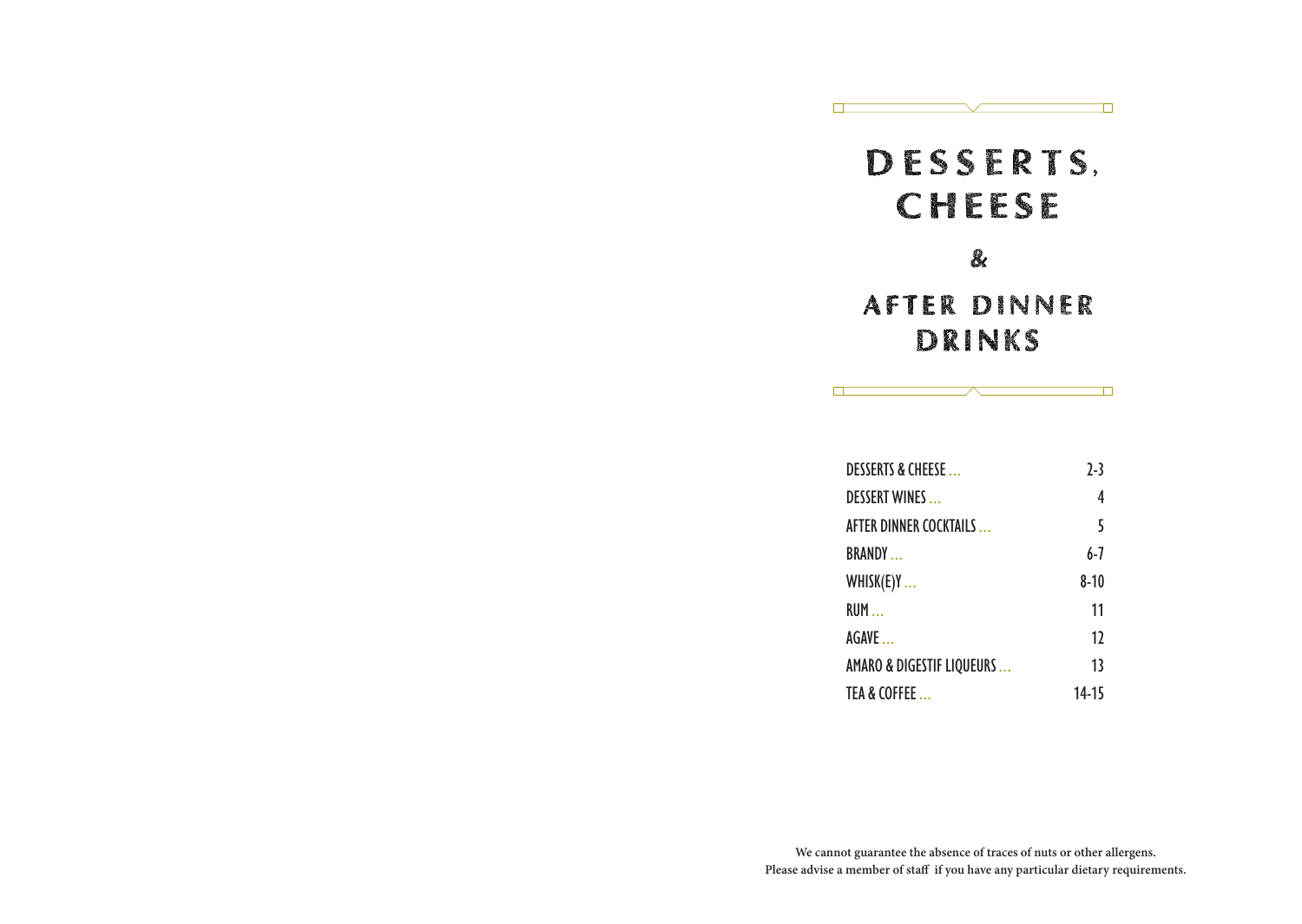#### **DESSERTS**

#### **COFFEE**

#### **CAFE GRUMPY COFFEE**

Café Grumpy is an independently-owned coffee company founded in 2005 and located in East Williamsburg, NY. Sourcing specialty coffee and maintaining long-term relationships with coffee producing partners is the foundation of their coffee program. Roasting is done in their Brooklyn facility on a vintage Probat roaster.

| UBARB UPSIDE DOWN PANNA COLIA  15.00<br>Rhubarb sorbet, dry rhubarb, pickled rhubarb | <b>Drip Coffee</b>           | 4.50 |
|--------------------------------------------------------------------------------------|------------------------------|------|
| <b>MEYER LEMON BOMB 12.00</b>                                                        | Espresso, Americano          | 5.00 |
| Candied lemon zest & segments, lemon-ripple ice cream                                | <b>Macchiato, Flat White</b> | 6.00 |
| <b>STICKY TOFFEE PUDDING 14.00</b>                                                   | Cappuccino, Latte            | 7.00 |

**'GRAND ROCHER'... 18.00** A decadent 70% Cru Udzungwa chocolate and hazelnut homage to that classic gold foiled treat.

**MAPLE CUSTARD TART... 15.00**

Maple & crème fraîche ice cream, pecan praline

**RHUBARB UPSIDE DOWN PANNA** 

**STICKY TOFFEE PUDDING... 14.00** Milk ice cream

#### **PEANUT BUTTER LOUIS... 14.00**

Our take on the eponymous dessert at the ultra-lux 3 Michelin starred Le Louis XV in Monte Carlo. Because everything is better with peanut butter. Also starring Original Beans 55% Femme Virunga chocolate and salted caramel ice cream.

#### **CHOCOLATE TRIBUTES**

Our tribute to a childhood favorite that for trademark reasons we can only tell you are not Polos, but might rhyme with them.

**SALTED CARAMEL, PEANUT BUTTER & JELLY, MOCHA... 10.00**

#### **BOX OF 8 TO TAKE AWAY ~ 25.00**

Ŧ

 $\overline{\phantom{0}}$ 

\*We cannot guarantee the absence of traces of nuts or other allergens, cheese may be unpasteurised. Please advise a member of staff if you have any particular dietary requirements.

 $\Box$ 

 $\Box$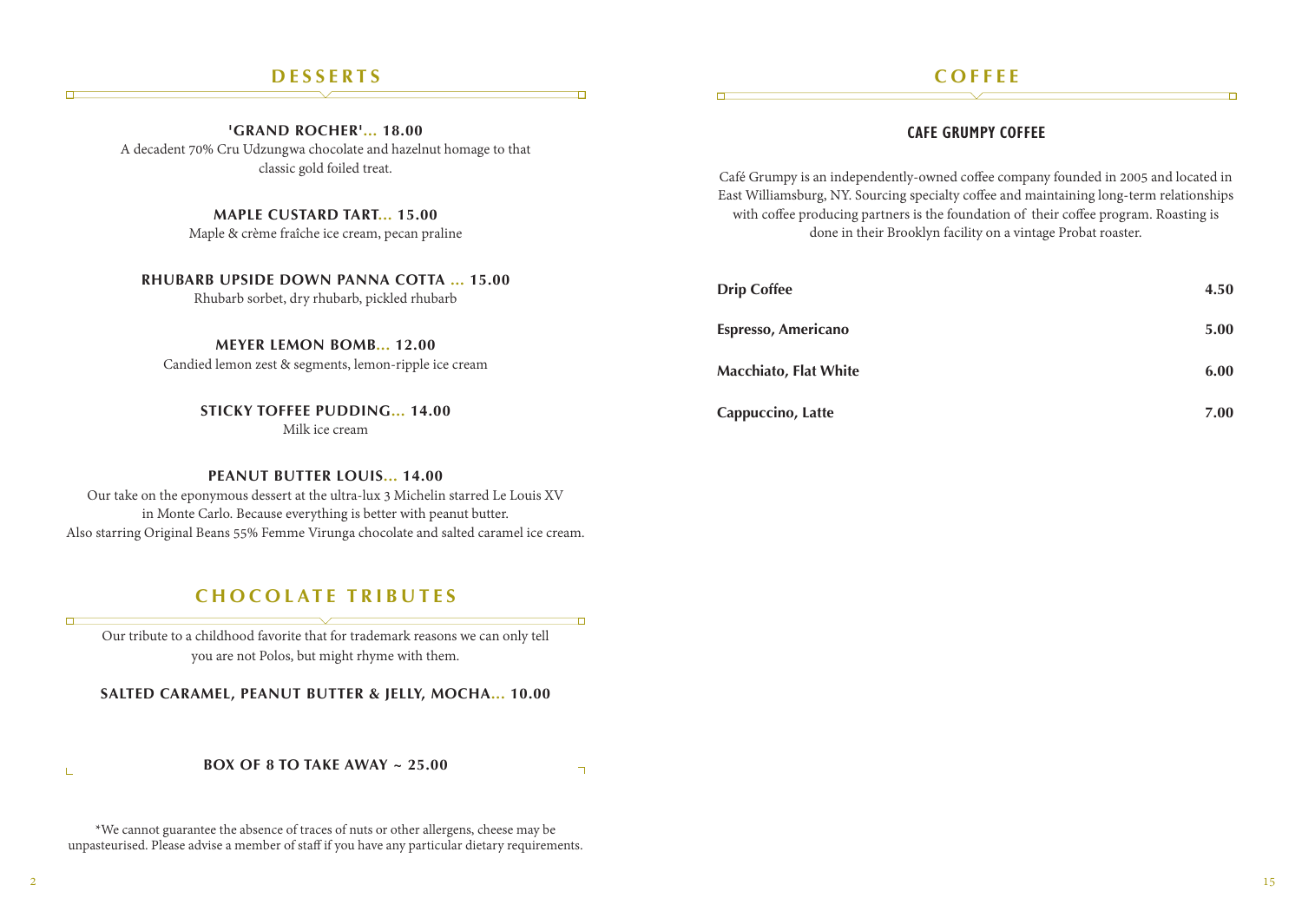### **TEA**

**RARE TEA COMPANY**

#### **CHEESE**

**HARBISON CHEESE PLATE... 24.00**

| Rare Tea Company is an independent company based in London.<br>Founded in 2004 by Henrietta Lovell to source and supply<br>the world's best tea - direct from farmers and their tea gardens. |      | Grilled sourdough, whipped quince paste, and warm sourwood<br>honey from Union Square Market "Andrew's Honey"                           |
|----------------------------------------------------------------------------------------------------------------------------------------------------------------------------------------------|------|-----------------------------------------------------------------------------------------------------------------------------------------|
| <b>Speedy Breakfast</b><br>Remarkably strong, rich and comforting with a deep malty finish                                                                                                   | 5.00 | $\Box$<br><b>ICE CREAM &amp; SORBET</b>                                                                                                 |
| <b>Earl Grey</b><br>Elegant single estate black tea scented with pure Calabrian bergamot oil from<br>ancient citrus groves                                                                   | 5.00 | <b>PASSIONFRUIT BAKED ALASKA FOR 2 25.00</b><br>Passionfruit ice cream, coconut ice cream, passion fruit sauce                          |
| <b>Whole Leaf Green Tea</b><br>An exquisite Chinese green tea that is meticulously hand crafted. Clean, bright,<br>and delicate.                                                             | 5.00 | <b>STICKY TOFFEE SUNDAE 12.00</b><br>Milk ice cream, sticky toffee sponge, toffee sauce                                                 |
| Oolong<br>Known as the Iron Goddess of Mercy. Rich floral aromas, succulent sweetness, and<br>a balanced mineral finish.                                                                     | 5.00 | <b>SCOOPS 6.00 (EACH)</b><br>Sorbet: Passion Fruit / Apple / Lime<br>Ice cream: Maple & crème fraîche / Lemon ripple / Hazelnut praline |
| <b>Chamomile</b><br>A clean, subtle, and sweet herbal infusion. These flowers are wonderfully calming<br>and caffeine free.                                                                  | 5.00 |                                                                                                                                         |
| Lemon Verbena<br>Like meandering through a herb garden, this pure, whole leaf Lemon Verbena<br>reveals complex aromatics.                                                                    | 5.00 |                                                                                                                                         |

D

 $\Box$ 



 $\Box$ 

n

 $\Box$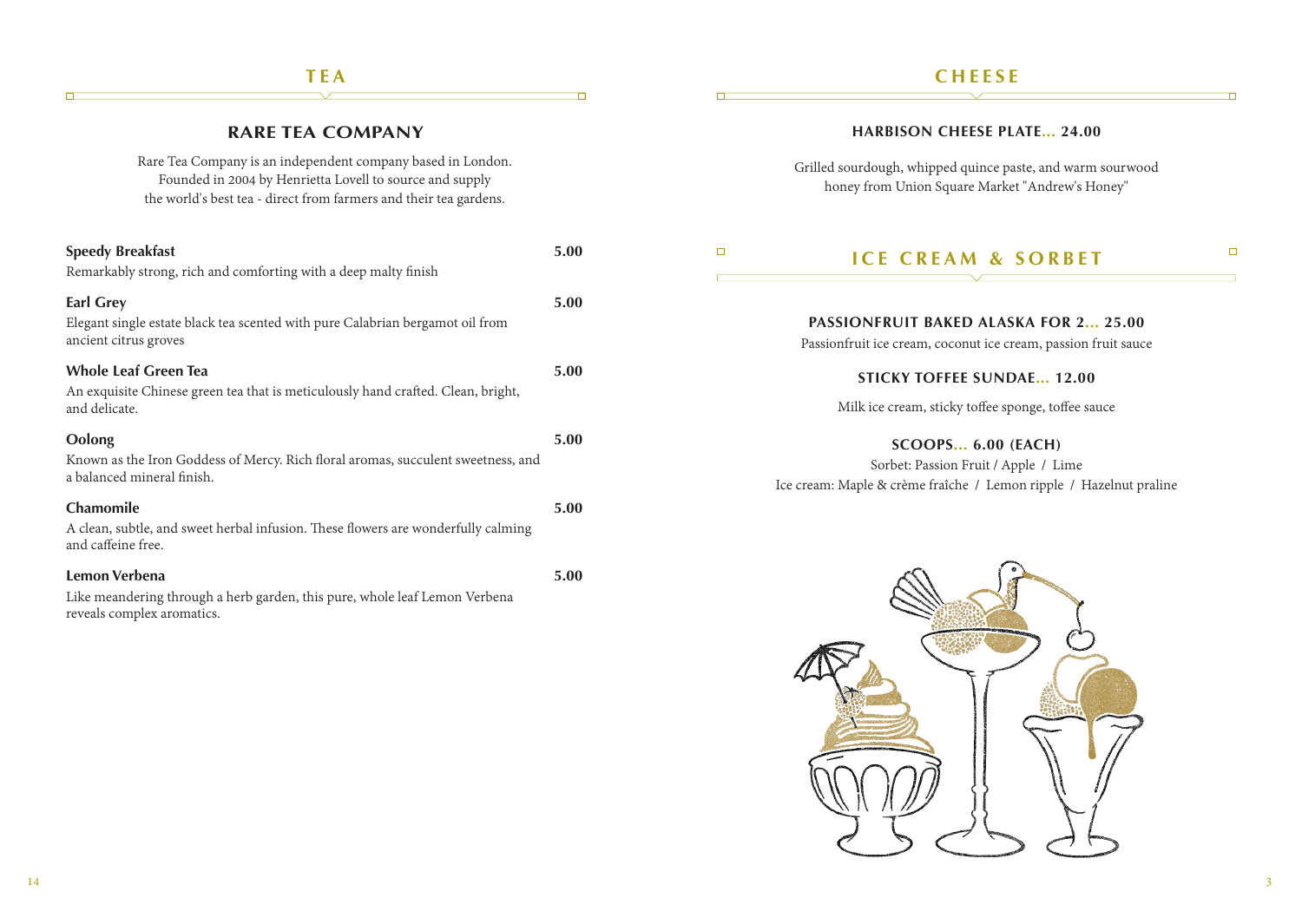| <b>DESSERT WINES</b>                                                           | 30Z   | <b>BTL</b> |
|--------------------------------------------------------------------------------|-------|------------|
| Alfred Merkelbach, Kinheimer Rosenberg Riesling Auslese 2018<br>Mosel, Germany | 11.00 | 79.00      |
| Lustau, Manzanilla 'Papirusa'<br>Jerez, Spain                                  | 11.00 | 79.00      |
| Niepoort, Late Bottled Vintage Port 2016<br>Douro, Portugal                    | 11.00 | 79.00      |
| Moulin Touchais, Coteaux du Layon 1996<br>Loire, France                        | 15.00 | 116.00     |
| Valdespino, Oloroso Viejo 'Don Gonzalo'<br>Jerez, Spain                        | 15.00 | 89.00      |
| <b>Broadbent, 10 Year Verdelho</b><br>Madeira, Portugal                        | 17.00 | 131.00     |
| Royal Tokaji, Late Harvest, 2017 (500ml)<br>Tokaj, Hungary                     |       | 58.00      |

|  |  |  |  | AMARO & DIGESTIF LIQUEURS |  |
|--|--|--|--|---------------------------|--|
|--|--|--|--|---------------------------|--|

| <b>Aperol</b><br>Italy                  | 10.00 |
|-----------------------------------------|-------|
| Ciociaro<br>Italy                       | 10.00 |
| Cynar<br>Italy                          | 10.00 |
| <b>Ramazzotti</b><br>Italy              | 10.00 |
| Averna<br>Italy                         | 11.00 |
| <b>Benedictine</b><br>France            | 11.00 |
| Campari<br>Italy                        | 11.00 |
| <b>Forthave Red</b><br><b>USA</b>       | 11.00 |
| Montenegro<br>Italy                     | 11.00 |
| <b>Braulio</b><br>Italy                 | 12.00 |
| <b>Fernet Branca</b><br>Italy           | 12.00 |
| <b>Chartreuse Green</b><br>France       | 13.00 |
| <b>Chartreuse Yellow</b><br>France      | 13.00 |
| <b>Forthave Marseille</b><br><b>USA</b> | 13.00 |
| Lazzaroni Amaretto<br>Italy             | 13.00 |
| <b>Nonino</b><br>Italy                  | 13.00 |
| <b>St Agrestis Amaro</b><br><b>USA</b>  | 13.00 |
| Cocchi Barolo Chinato                   | 15.00 |

Italy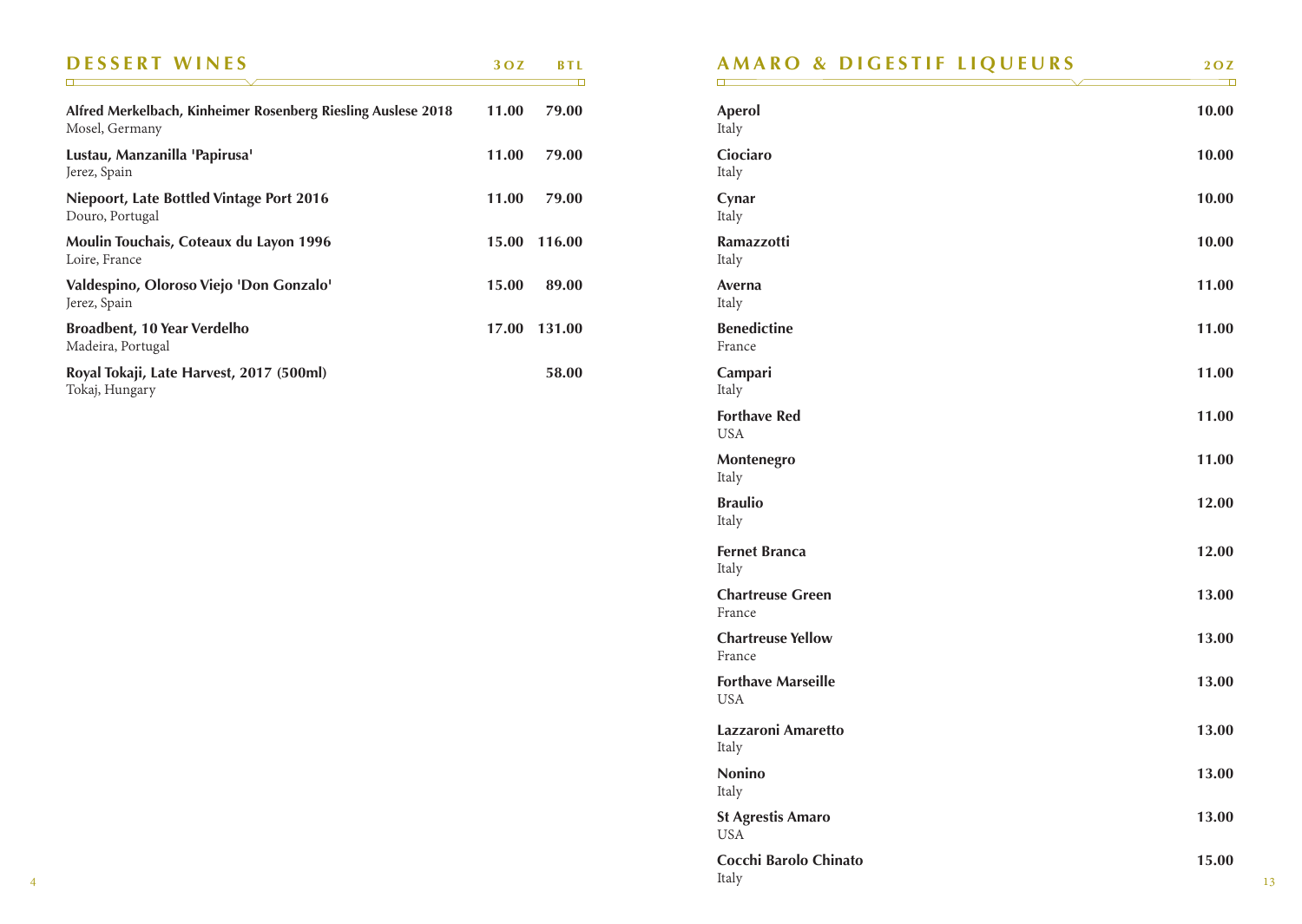#### **TEQUILA 2OZ**

| <b>Olmeca Altos Plata</b>       | 13.00 |
|---------------------------------|-------|
| El Tesoro Blanco                | 13.00 |
| El Tequileno Reposado           | 14.00 |
| Ocho Plata Single Estate        | 14.00 |
| Calle 23 Reposado               | 14.00 |
| Fortaleza Blanco                | 14.00 |
| <b>Tapatio Blanco 110 Proof</b> | 14.00 |
| Don Julio Blanco                | 15.00 |
| El Tesoro Reposado              | 15.00 |
| Tapatio Reposado                | 15.00 |
| Calle 23 Añejo                  | 16.00 |
| Siete Leguas Reposado           | 16.00 |
| Tapatio Añejo                   | 16.00 |
|                                 |       |

| <b>MEZCAL</b>   | Ω7    |
|-----------------|-------|
|                 |       |
| Del Maguey Vida | 13.00 |

| Koch El Mezcal Espadin            | 14.00 |
|-----------------------------------|-------|
| Del Maguey Chichicapa Mezcal      | 15.00 |
| <b>Los Siete Misterios Barril</b> | 19.00 |
| Del Maguey Minero                 | 24.00 |
| Del Maguey Tobala                 | 30.00 |
| Real Minero Karwinskii            | 30.00 |
| Mezcalosfera Zarzamora            | 32.00 |
| Del Maguey Pechuga                | 36.00 |

#### **AFTER-DINNER COCKTAILS**

#### **FULL-FAT OLD-FASHIONED... 20.00**

#### **Elijah Craig Bourbon, Salted Brown Butter, Extra-Aged Rye**

Involving a painstaking process of infusing brown butter into bourbon, we've served this in many incarnations over the years. This is our favorite so far. A seriously luxurious Old Fashioned with a silky texture and extra complexity from the extra-aged Rye.

#### **NINE INCH NAIL... 21.00**

#### **Kings County Single Malt, Compass Box Artist's Blend, Amaro, Salted Peach**

Updated, full-throttle take on the ultimate dad-digestif, the Rusty Nail, featuring cask-strength single malt from the Brooklyn Navy Yard. Still as smooth as the Rat Pack favorite, but with a little more edge - Frank's Nice 'n' Easy gets a little Closer to God, NIM style.

#### **AMARO CORETTO... 19.00**

#### **Amaro Ramazotti, Cognac Dudognon, Mr Black Coffee Liqueur, Cafe Grumpy Espresso**

What could be more perfect than a cold amaro and a reviving espresso after a meal? Well, perhaps putting them together in this worldly take on an Espresso Martini. Laced with a little cognac for added richness. The digestif dreams are made of.

#### **BACK BURNER... 19.00**

#### **Del Maguey Mezcal Vida, El Tequileño Reposado, Pasilla Chili Distillate, Pineapple & Jalapeño Soda**

The all-conquering Spicy Marg rocked the 2010s. Our version explores the flavors of both the jalapeño and the pasilla chili and matches them with one of their best friends, pineapple.

#### **NIGHT NURS E... 19.00 Dewar's 12 year old, Beeswax, Honey, Ginger, Laphroiag**

Our favorite cocktail to rise out of Millenial New York was Sam Ross' Penicillin. While the original is a sharp, fiery cure-all, we offer up a slightly more gentle tonic, with beeswaxsoftened edges.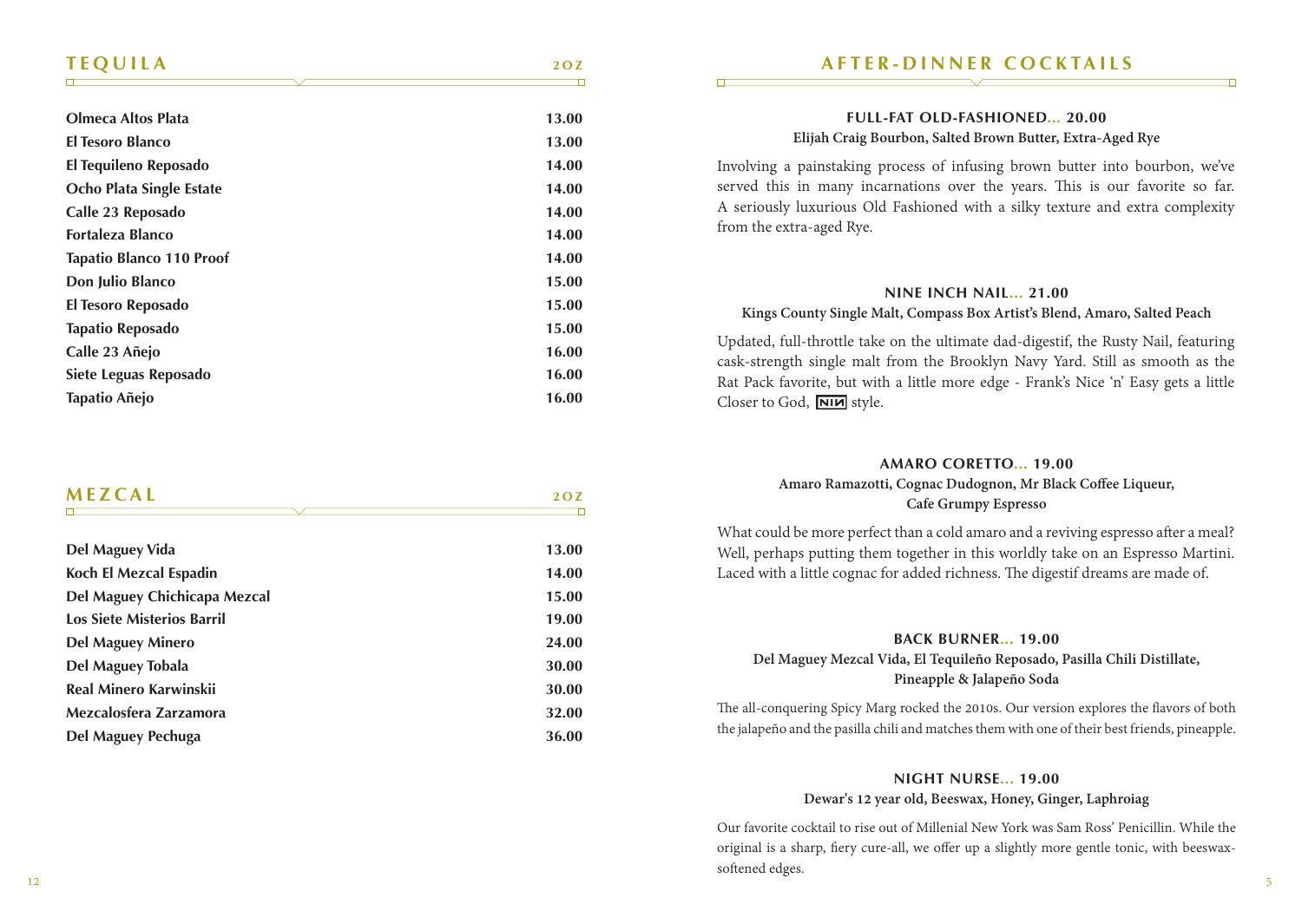| <b>COGNAC, ARMAGNAC &amp; BRANDY</b>                                    | 20Z   |
|-------------------------------------------------------------------------|-------|
|                                                                         |       |
| <b>Bertoux Brandy</b><br>$\Box$<br>California, USA                      | 13.00 |
| <b>Macchu Pisco</b><br>Peru                                             | 13.00 |
| <b>Martell VS</b><br>Borderies, Cognac                                  | 13.00 |
| Dudognon Reserve 10yo<br>Grande Champagne, Cognac                       | 15.00 |
| H by Hine<br>Fine Champagne, Cognac                                     | 15.00 |
| <b>Pierre Ferrand Ambre</b><br>Grande Champagne, Cognac                 | 16.00 |
| Chateau de Pellehaut 1989<br>Armagnac Tenareze                          | 25.00 |
| Frapin XO Chateau de Fontpinot<br>Grande Champagne, Cognac              | 27.00 |
| <b>Martell Cordon Bleu</b><br>Grande Champagne and Borderies, Cognac    | 32.00 |
| <b>Hine Antique XO</b><br>Grande Champagne and Petite Champagne, Cognac | 34.00 |
| <b>Martell XO</b><br>Grande Champagne and Borderies, Cognac             | 35.00 |

| R U M                                                              | 20Z<br>□ |
|--------------------------------------------------------------------|----------|
| Havana Club Blanco<br>Puerto Rico                                  | 12.00    |
| Havana Club Anejo<br>Puerto Rico                                   | 12.00    |
| Wray & Nephew<br>Jamaica                                           | 12.00    |
| <b>Plantation 3 Stars</b><br>Barbados, Jamaica, Trinidad           | 13.00    |
| Abelha Cachaca<br>Brazil                                           | 13.00    |
| <b>Plantation 5yo</b><br>Barbados                                  | 13.00    |
| <b>Banks 5 Island</b><br>Trinidad, Jamaica, Barbados, Guyana, Java | 13.00    |
| El Dorado 12yo<br>Guyana                                           | 13.00    |
| <b>Appleton Estate Reserve Blend</b><br>Jamaica                    | 13.00    |
| <b>Smith &amp; Cross</b><br>Jamaica                                | 13.00    |
| Gosling's<br>Bermuda                                               | 13.00    |
| Rhum JM White<br>Martinique                                        | 13.00    |
| <b>Plantation OFTD</b><br>Guyana, Jamaica, Barbados                | 14.00    |
| <b>Plantation Pineapple</b><br>Barbados, Jamaica, Trinidad         | 14.00    |
| Diplomatico Reserva Exclusiva<br>Venezuela                         | 15.00    |
|                                                                    |          |

| <b>Pusser's Gunpowder</b> | 15.00 |
|---------------------------|-------|
| Guyana                    |       |
| <b>Rhum JM VSOP</b>       | 15.00 |
| Martinique                |       |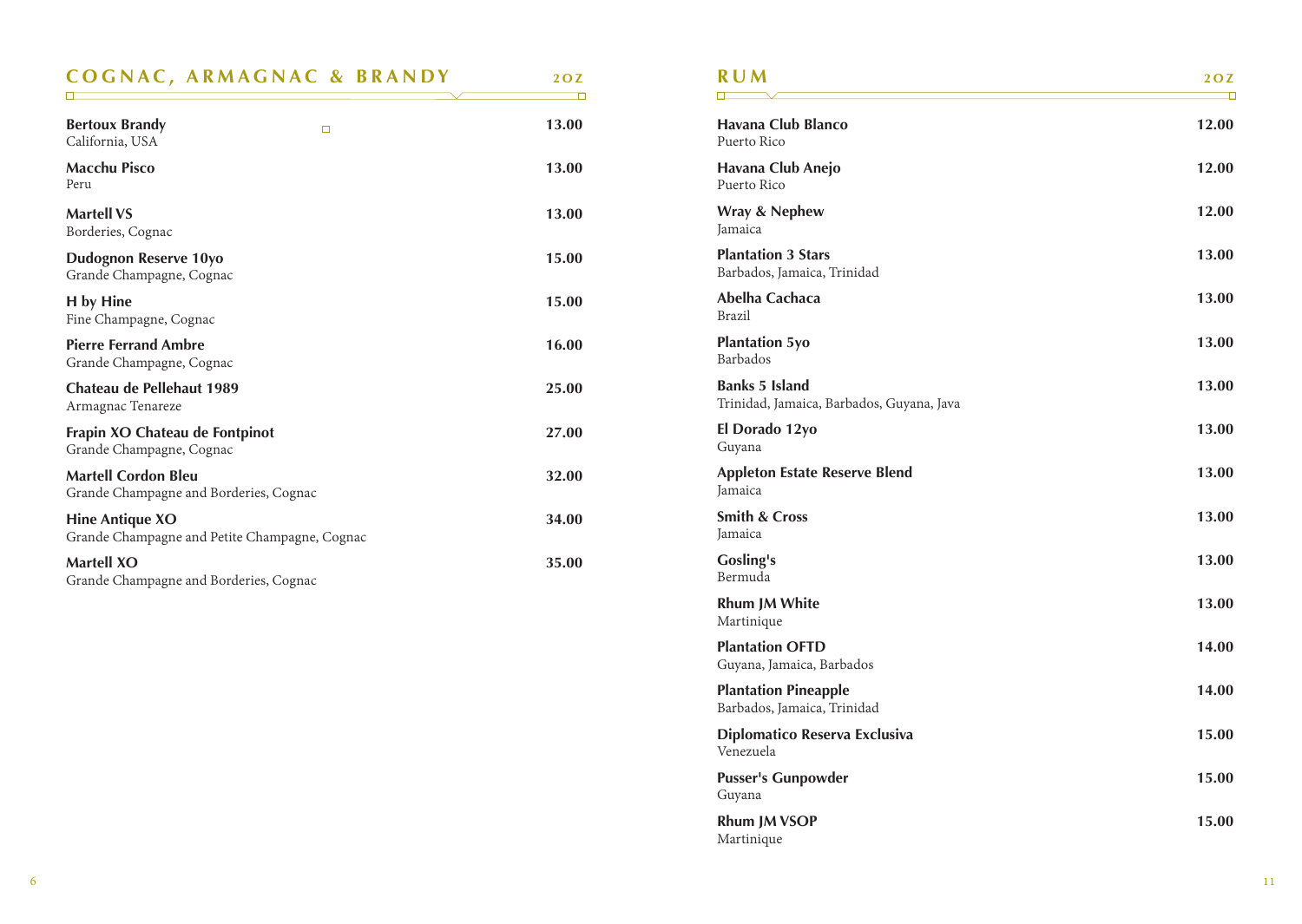### **SCOTCH WHISKY 2OZ**

#### **LOWLANDS & CAMPBELTOWN**

| <b>Longrow Peated</b>             | 15.00 |
|-----------------------------------|-------|
| Glenkinchie 12yo                  | 16.00 |
| Springbank 10yo                   | 18.00 |
| <b>Kilkerran Peat in Progress</b> | 22.00 |
| Springbank 15yo                   | 26.00 |
| Auchentoshan 18yo                 | 35.00 |
| Springbank 18yo                   | 50.00 |
| WHISK(E)Y                         | 20Z   |

#### **BLENDS**

| Chivas Regal 12yo                | 13.00 |
|----------------------------------|-------|
| <b>Compass Box Artists Blend</b> | 14.00 |
| <b>Compass Box Glasgow Blend</b> | 14.00 |
| Dewar's 12yo                     | 14.00 |
| Johnnie Walker Black Label       | 14.00 |
| Chivas Regal 18yo                | 20.00 |

#### **IRISH**

| <b>Jameson</b>                    | 13.00 |
|-----------------------------------|-------|
| <b>Bushmills 10yo</b>             | 15.00 |
| <b>Green Spot</b>                 | 15.00 |
| <b>Teeling Single Malt</b>        | 15.00 |
| Powers 12yo John Lane             | 16.00 |
| Redbreast 12yo                    | 16.00 |
| Green Spot Chateau Montelena Cask | 20.00 |
| Redbreast 21yo                    | 44.00 |

#### **JAPANESE**

| <b>Suntory Toki</b> | 13.00 |
|---------------------|-------|
| Hibiki Harmony      | 18.00 |
| Yamazaki 12yo       | 20.00 |

### **APPLE BRANDY 2OZ**

| Laird's BiB Apple Brandy<br>Virginia, USA                       | 12.00 |
|-----------------------------------------------------------------|-------|
| Laird's 7.5yo Apple Brandy<br>Virginia, USA                     | 12.00 |
| <b>Clear Creek Apple Brandy Reserve</b><br>Oregon, USA          | 13.00 |
| Lemorton Pommeau de Normandiee<br>Domfrontais, Calvados, France | 13.00 |
| Pere Magloire Calvados VSOP<br>Pays d'Auge, Calvados, France    | 13.00 |
| <b>Neversink Apple Brandy</b><br>New York, USA                  | 14.00 |
| Chateau du Breuil Calvados VSOP<br>Le Breuil-en-Auge, France    | 15.00 |
|                                                                 |       |

#### **GRAPPA & EAU DE VIE** 20Z  $\overline{\phantom{0}}$ <u> El propio de la contrada de la contrada de la contrada de la contrada de la contrada de la contrada de la con</u>

| <b>Clear Creek Pear Brandy</b><br>Oregon, USA               | 13.00 |
|-------------------------------------------------------------|-------|
| Clear Creek Grappa Moscato<br>Oregon, USA                   | 13.00 |
| <b>Clear Creek Grappa Pinot Grigio</b><br>Oregon, USA       | 13.00 |
| <b>Empirical Ayuuk</b><br>Copenhagen, Denmark               | 16.00 |
| <b>Empirical The Plum, I Suppose</b><br>Copenhagen, Denmark | 16.00 |
| <b>Clear Creek Raspberry Brandy</b><br>Oregon, USA          | 18.00 |